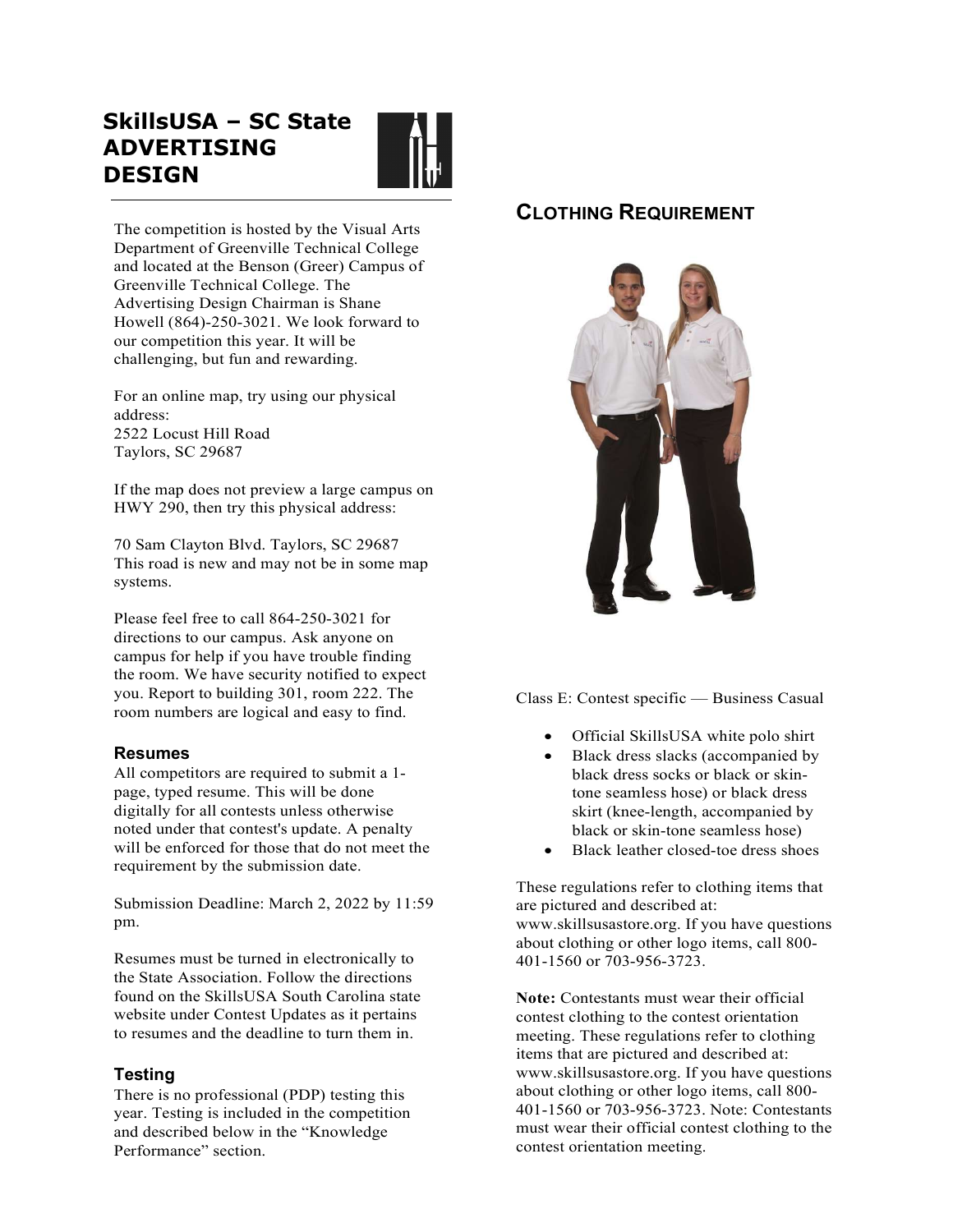### EQUIPMENT AND MATERIALS

#### Supplied by the technical committee:

For the Creative and Mechanical Skills Phases, the Visual Arts Department will provide:

- 1. Drawing tables and stools
- 2. Pencil sharpener
- 3. Illustration board and draft paper
- 4. Apple Computers, mouse, Wacom, and Adobe Creative Cloud CC (Photoshop, Illustrator, InDesign, AcrobatPro).
- 5. Printing and Scanning is also available in our facilities.
- 6. Clip art and reference artwork will be provided (no outside clip art or computer image resource will be allowed).

#### Supplied by the contestant:

Bring a bag lunch or snack for a break during the day on Friday. There is food available on the Benson Campus of Greenville Technical College. They offer a Micro-Market style vending experience which accepts debit card payment. Change is not given at the Micro-Market, sorry.

If you prefer to work on your own PC, you must supply it, using your own industrystandard software.

Bring your preferred hand drafting tools for the Creative Skills Phase.

- 1. Assortment of graphite pencils
- 2. Erasers
- 3. glue stick
- 4. Xacto knife
- 5. Colored pencils and/or markers
- 6. Fine-point black markers (e.g., Sharpie)
- 7. Paper that is appropriate to the medium in which the student will be working (e.g., marker paper or visualizer pad)
- 8. Triangle, compass or French curve as needed by student for drawing purposes
- 9. A ruler at least 12" long
- 10. Small T square for drawing appropriately sized thumbnail or rough boxes
- 11. Tape for securing paper to table if the student will be using a T square
- 12. possibly a calculator.
- 13. Other standard visual tools are allowed to

each student to express their creative ideas. No outside (computer) clip art will be allowed.

#### SCOPE OF THE CONTEST

The contest is defined by industry standards as set by the current industry technical committee. The contest will be divided into three parts: general knowledge test, recreation of a developed advertisement and a creative design challenge. The theme, size, product and number of colors for each of the skilled components will be standardized.

- 1. The first part of the contest is a creative section presenting contestants with a design challenge to complete in the time allotted. All three stages of the creative process must be followed: thumbnails, roughs and the comprehensive stage. Contestants will create their design solutions both by hand and on the computer.
	- a. Contestants will not be allowed to use any reference materials that are not supplied by the technical committee.
- 2. The second part of the contest is a written exam (knowledge performance) assessing general knowledge of advertising design.
	- a. Definitions, file types, processes and procedures relevant to advertising design will be assessed.
- 3. The third part of the contest requires a redesign of an existing advertisement using contest-supplied software.
	- a. The theme, size, product and number of colors will be standardized. Indication of headlines, body copy and logo art for the comprehensive may be lifted from the repro sheets supplied by the technical committee.

#### Standards and Competencies

The contest aligns identically to the current national standards. See their documents for specific details.